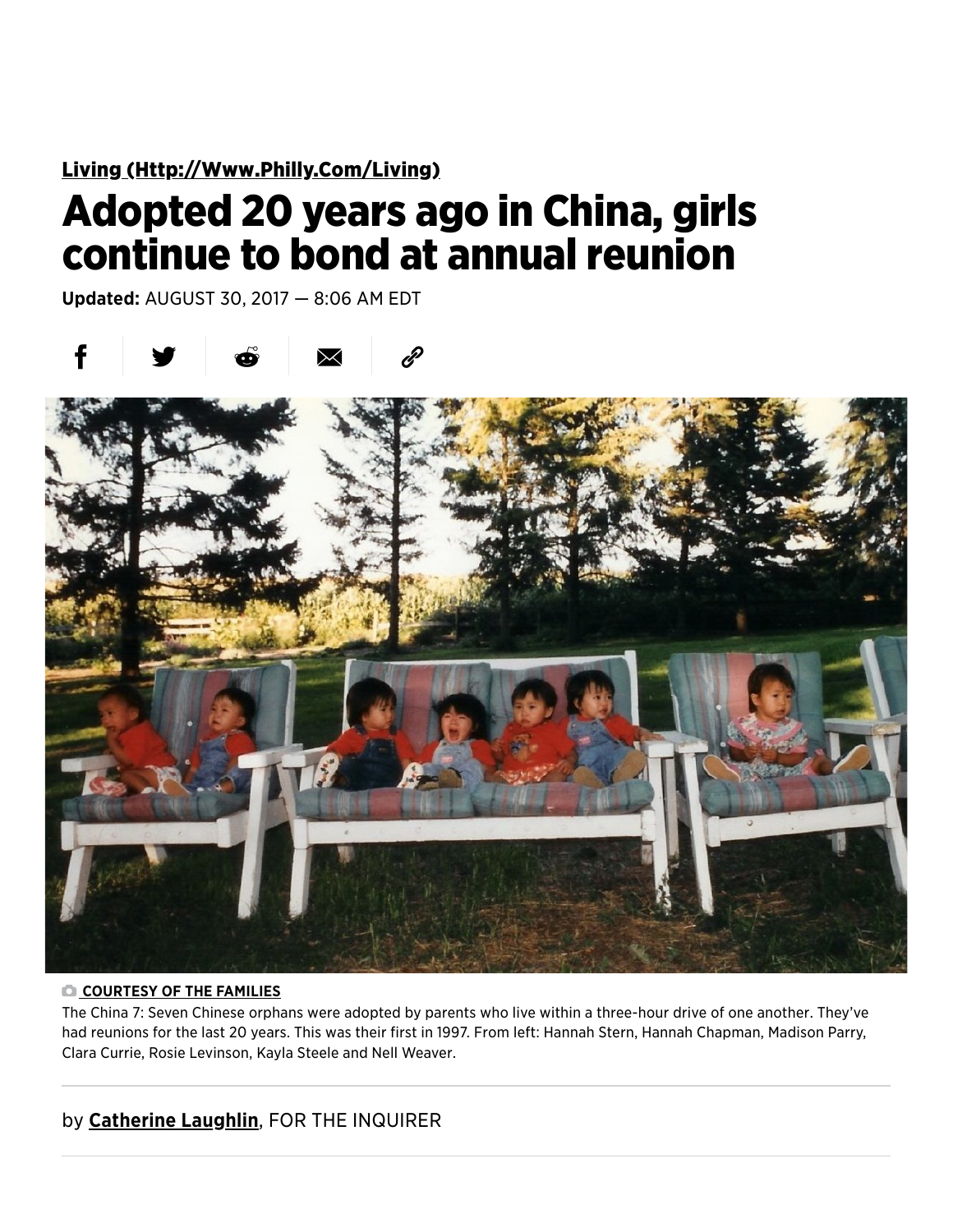Once again for their annual photograph, the girls posed in the backyard.

Under blue skies and a warm sun, the summer picnic was the latest reunion among five of seven families, thrown together by chance 20 years ago when they adopted their daughters in China.

"We became connected through this amazing journey," said Valerie Parry of Cinnaminson, an elementary schoolteacher who, with her husband, Jack, adopted Madison at 10 months. The couple already had a daughter, now 40, and a son, now 37. "I still find it a marvel that each girl fits perfectly into her family as if it were meant to be."

Early on, Valerie said, when the families came together, the parents talked about the "normal stuff"  $-$  potty training and sleeping through the night. What was different  $-$  and still is  $$ were discussions about whether there would be a lasting impact from the girls' experiences in the orphanage and their adoptions.

"Madi had terrible nightmares when she was little," said Valerie. "It was good to talk to everyone about our fears."

Meanwhile, the girls over the years would splash in the hot tub, put on talent shows, or get manicures at a salon. At this year's reunion, the year they turned 21, the young women's talk centered on boyfriends, college life, job internships, and career choices.

It's only for a few hours that they see one another, said Madison, now a rising senior at Princeton University, but they've "traveled a common path."

"When we were growing up, there was the one question we all would be asked: 'Why don't you look like your parents?'

In April 1996, the girls, born days apart, were abandoned by their birth mothers in a country that had a one-child policy and that favors boys. As newborns, they were placed in the same orphanage in Zhenjiang, in the southwestern end of Guangdong province.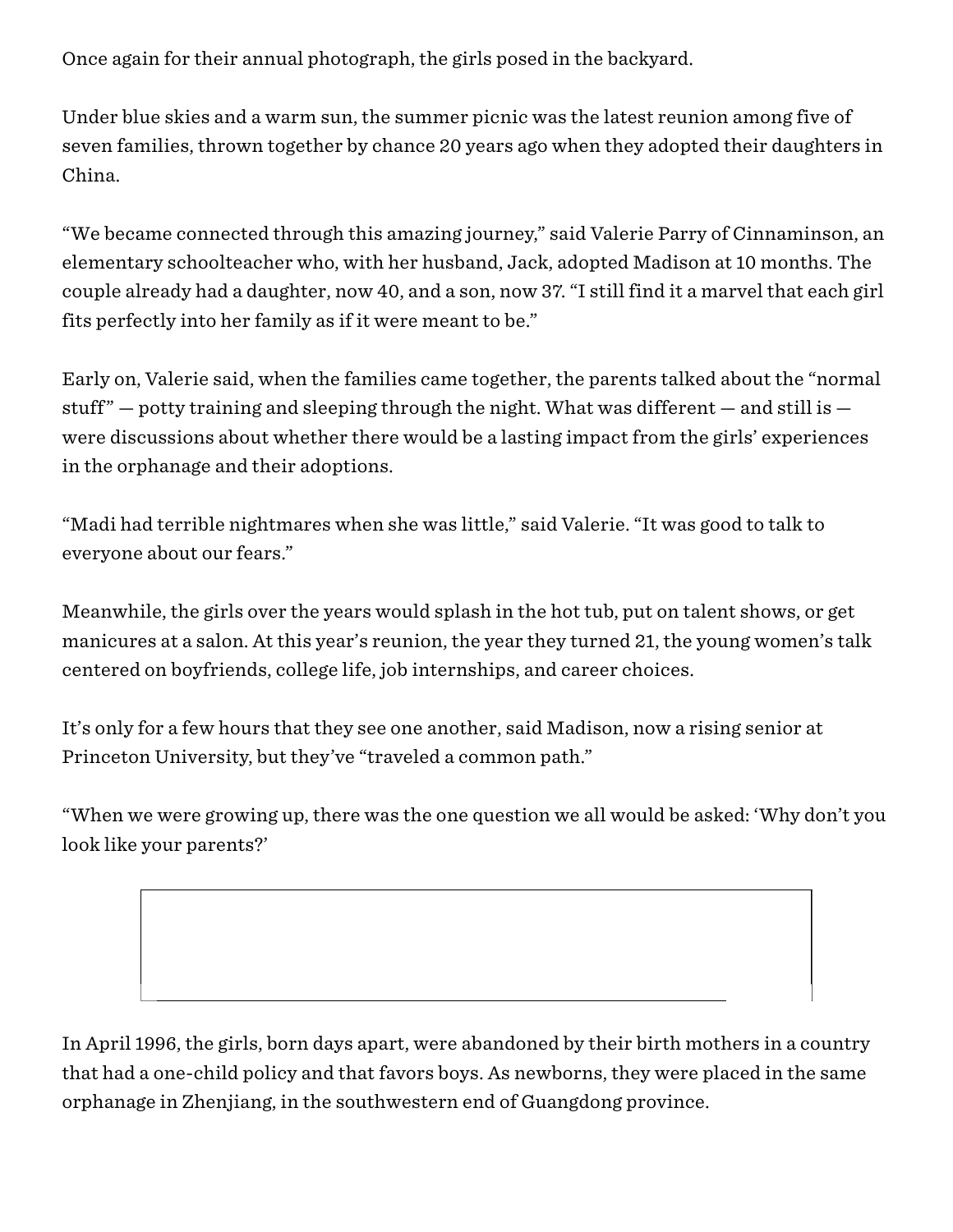On the other side of the globe, their lives would knit together further when, in February 1997, their new parents, all with the same adoption agency, became acquainted during the long airplane ride to China.

An instant bond developed. Friendly discussions gave way to commonalities. All except for one couple were in their early 40s, and they all lived in small suburban towns. They also realized they lived within a three-hour drive from one another.

In China, they spent more time together, going on tours, taking walks, and waiting for the adoption process to finalize — what eventually led to the emotional baby exchange as tearful Chinese foster mothers handed over each girl, in turn, to her new parents.

Sally and Bill Currie of Boiling Springs, Cumberland County, have hosted each reunion at their house, the midpoint in travel for everyone.

"At the first picnic, the girls were holding sippy cups. This year, they were drinking wine," said Sally, an occupational therapist.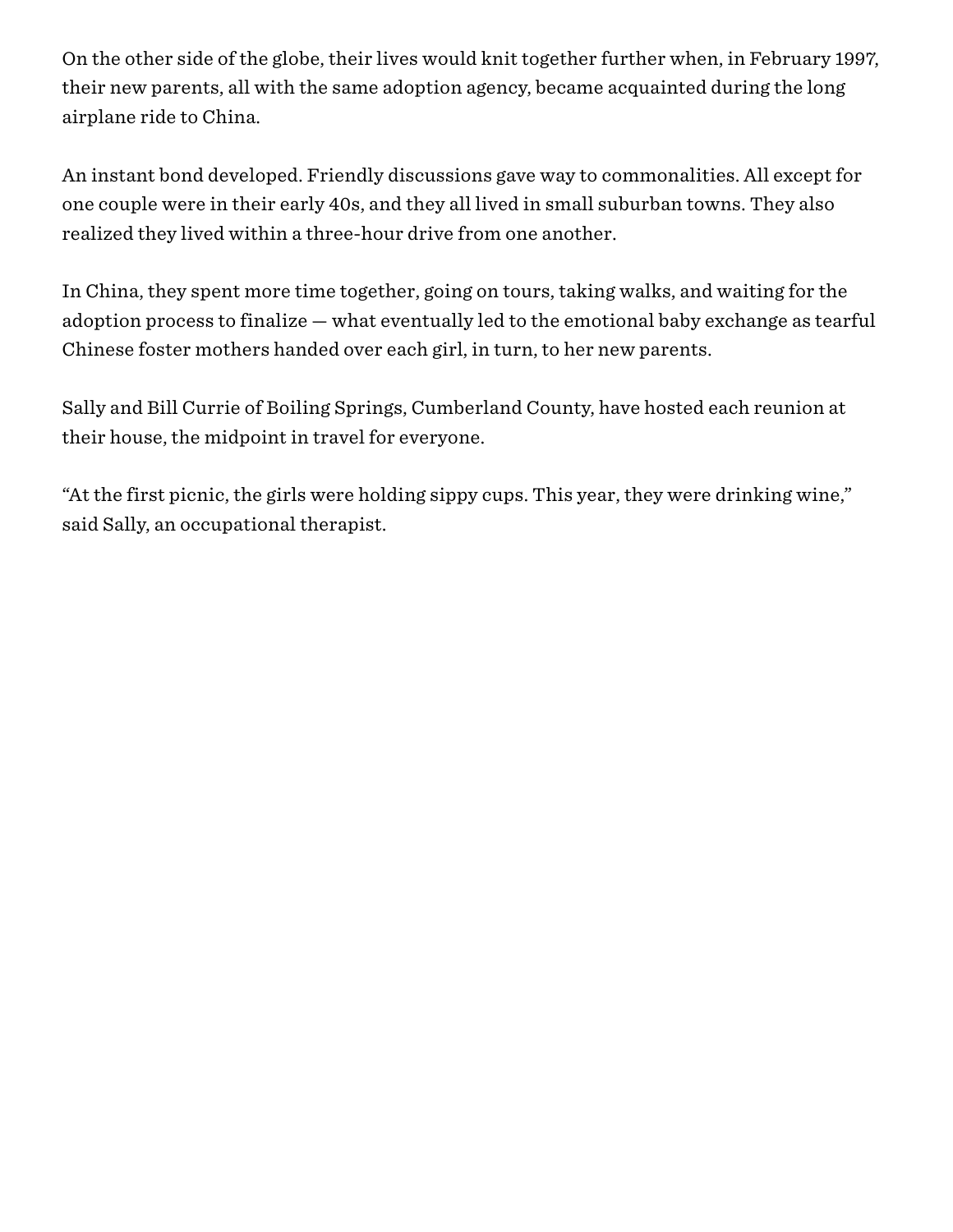

COURTESY OF THE FAMILIES This year's reunion included (from left) Madison Parry, Clara Currie, Nell Weaver, Hannah Chapman, and Hannah Stern.

That first night in China with her daughter Clara, Sally leaned on the other mothers for support. "I didn't even know how to make a bottle," said Sally, who'd never been pregnant. The couple later adopted another daughter from China, Emma, now 14.

The young women characterize their lives as anyone growing up in America might: good sometimes, not good other times, always loved.

Kayla Steele, who grew up with five siblings — including a brother who was adopted from Taiwan and two sisters adopted from Vietnam — missed this year's reunion because she had to work.

She always felt American, but over the years, she said, she could also be the target of ignorant comments in their hometown of Millerstown, Perry County, population 700.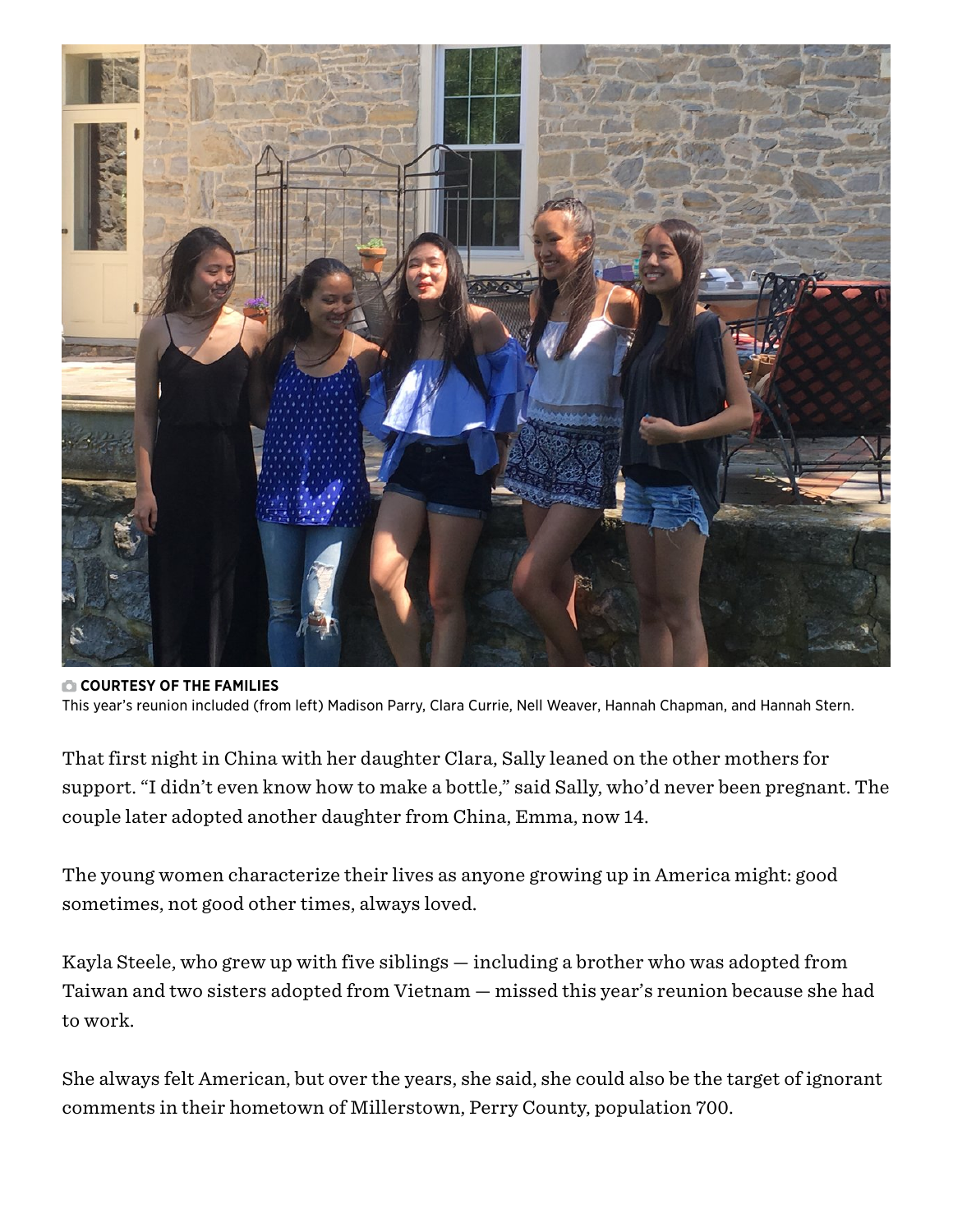"I've heard, 'Are you Asian or Chinese?' or, 'Hey, Kayla, how's the dog meat?' " she said, referring to the controversial Chinese Dog Festival. "It's annoying."

Her mother, Patricia, said she and her husband, Bob, lost some friends when they returned home from China with their first adopted child.

"They questioned why we did it. So it's been nice to have our friendships with these other families," said Patricia, a retired legal secretary.

For Clara Currie, a nursing student at the University of Delaware whose best friend growing up was adopted from India, said whenever she sees the China 7 — the parents' nickname for the group — she picks up where they left off.

Nell Weaver, who also attends the University of Delaware, said she considers her girlfriends like cousins.

"I don't see them often, but I can depend on them," said Nell, who thinks about adopting her own child one day.

Through the years, the families tried to heighten awareness for their daughters' birth country: Lance Chapman would take Chinese food into his daughter Hannah's Pittsburgh elementary school during the Chinese New Year and read books aloud about the country.

He recalled the time a classmate kept asking Hannah, now a student at California University of Pennsylvania, why she was adopted. Hannah's teacher turned it into a lesson and said Hannah and been specially picked by her parents.

"Some of the kids went home and told their parents they wished they'd been picked, too," said Lance, a Presbyterian minister who has been wryly tagged as the girls' future marital officiant.

Virginia Clifford, of Olympia, Wash., moved to the West Coast when her daughter Rosie Levinson was 4, but they stay in touch with the rest of the group on social media.

For most adoptees, a common question they have, researchers say, is: "Why me?" At 14, Madison Parry returned to China when her niece was adopted. There, she learned of two 13 year-old girls who'd spent their entire lives in the orphanage.